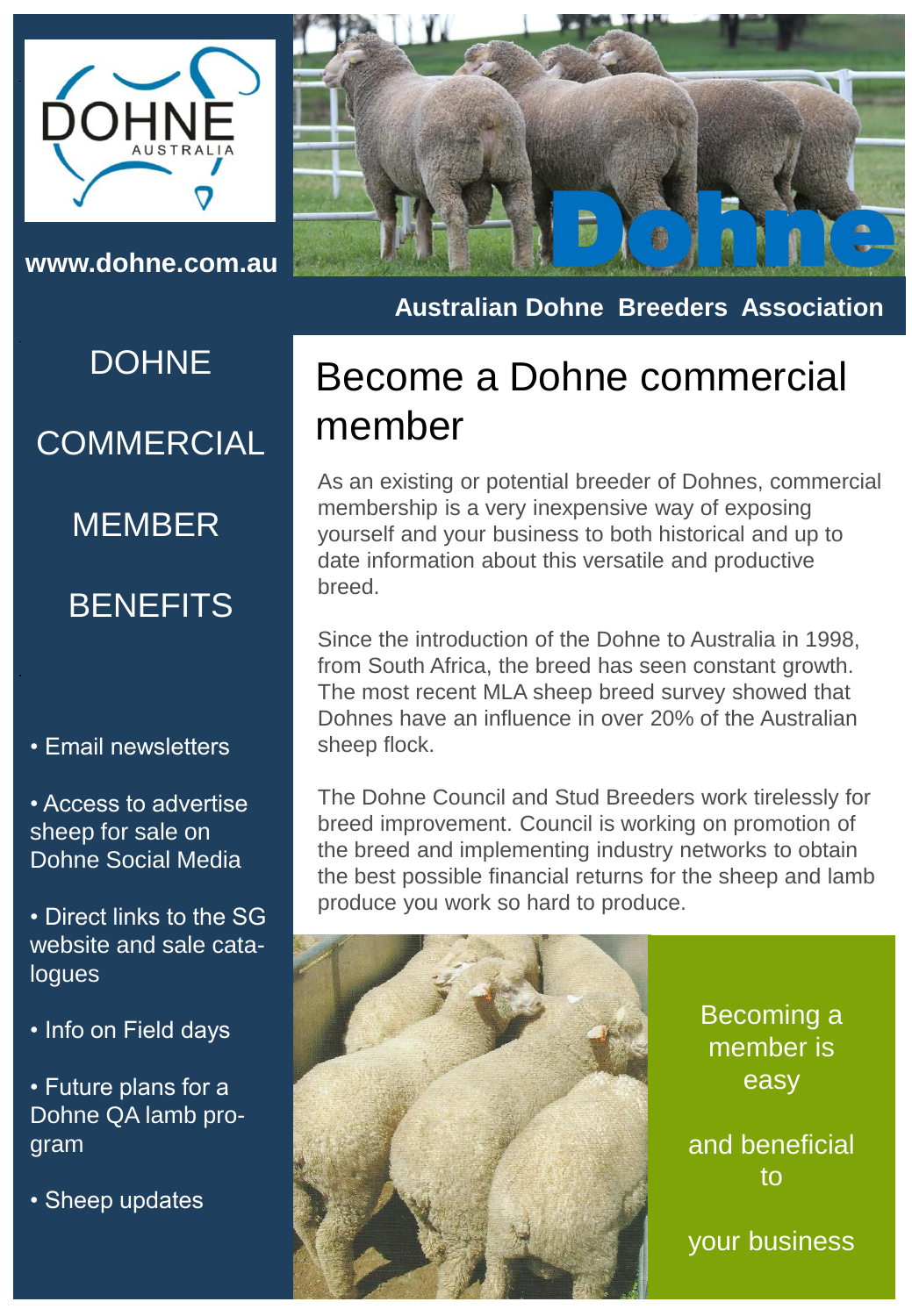

# **DOHNE BENEFITS**

- ASBVs
- Self Replacing
- Prime Lamb
- Apparel Wool
- **High Fecundity**
- **High Fertility**
- Prime lamb dams
- **Bare Breech**
- **Hardiness**
- Quality Assured breeding system
- Full Pedigree recording



Australian Dohne Breeders Association

### Is Dohne Commercial Membership for me?

If you breed Dohnes commercially, then yes, this is for you!

## What will I get?

- Email newsletters of breed developments and Dohne happenings
- The opportunity to advertise sheep you have for sale, or view sheep for sale on the Dohne website. This is free for commercial members and a one stop shop for your Dohne trading. Access is easy and we put the info onto the website for you.
- Direct links to and training to use the Sheep Genetics website. This is a great way for you to view ram sale catalogues and compare rams you wish to purchase.
- The Dohne Council is working on a Dohne QA lamb program in an attempt to get you, the producer more money for your product. This is a work in progress but an aim with a very real outcome.

For more info on Dohnes, please visit the website: [www.dohne.com.au](http://www.dohne.com.au/)

For more info on becoming a commercial member: [secretary@dohne.com.au](mailto:rmartin@adelaideshowground.com.au)

> To become a member: Complete the following page